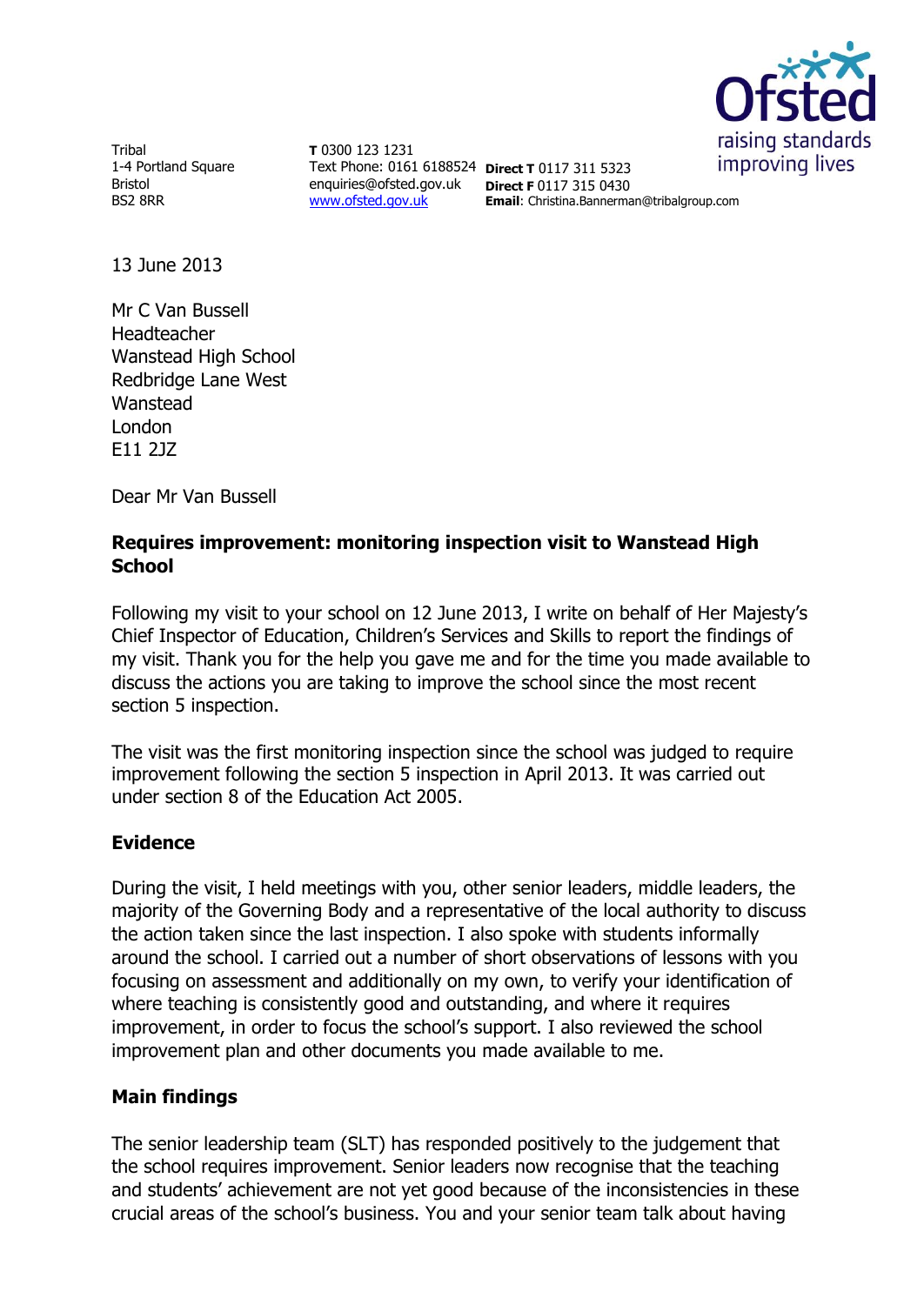

're-set the dial' as you need to raise expectations for the school, the students and all they can achieve. It was clear from our discussions and your new school improvement plan that in the six weeks since the inspection you have focused on putting in place the foundations to tackle the right things, namely: the quality of teaching; the progress and attainment of the students; and consistency in the work of the middle leaders. The plan is designed to get the school to be outstanding by the next inspection, which demonstrates the school's ambition clearly. A senior leader is identified to lead on nearly all of the actions in the plan. All actions need to be checked by one of the senior team to ensure things get done.

The school has shown a determination to build upon the many good aspects of its work to improve the consistency of teaching. There are early signs of improvement; for example, the students' books in some areas now demonstrate more effective marking over the last month. The imperative now is to ensure that this is the case in all subjects and that students are allowed adequate opportunity to respond thoughtfully to the comments made by their teachers. Some of the teachers who are highly skilled in providing oral feedback during lessons are also being used to promote this best practice, which needs to become the norm for all teachers.

You have set out to the staff clearly why it is essential that lessons are planned to cater more effectively for students of all abilities, especially the more able. The school has rightly made the sharing of teachers' planning a key focus for staff to gain a common view of what is good practice. Your newly formed teaching improvement group, tasked with providing effective coaching and guidance to improve teaching across the school is a promising step. It is vital that the group gets on with this essential work immediately - nothing is more important.

The Curriculum Team Leaders (CTLs) have pulled together well as a group since the inspection. You are raising their expectations about the essential role they have in driving up the quality of teaching and improving students' achievement. While the departmental reviews have identified areas of concern in the past, the findings have not been acted upon quickly enough. The action identified in the latest school improvement plan to improve the rigour and speed of follow up is therefore a positive step. We discussed your plans for reinstating a stronger method of holding CTLs to account, centred on effective scrutiny of teachers' work and students' progress. As a result, we agreed the recommendation set out below regarding the monthly meetings of this group with senior leaders.

The agreement among CTLs to increase the frequency and rigour of assessment in the sixth form is also positive. The plan to set and formally assess a substantive piece of work at the start of all Year 12 courses now needs to be implemented as soon as possible.

Governors are fully involved in the efforts to improve the school. They are identified as a group in the school improvement plan in playing a key role in evaluating the effectiveness of the actions. They have confidence in the senior leadership team to